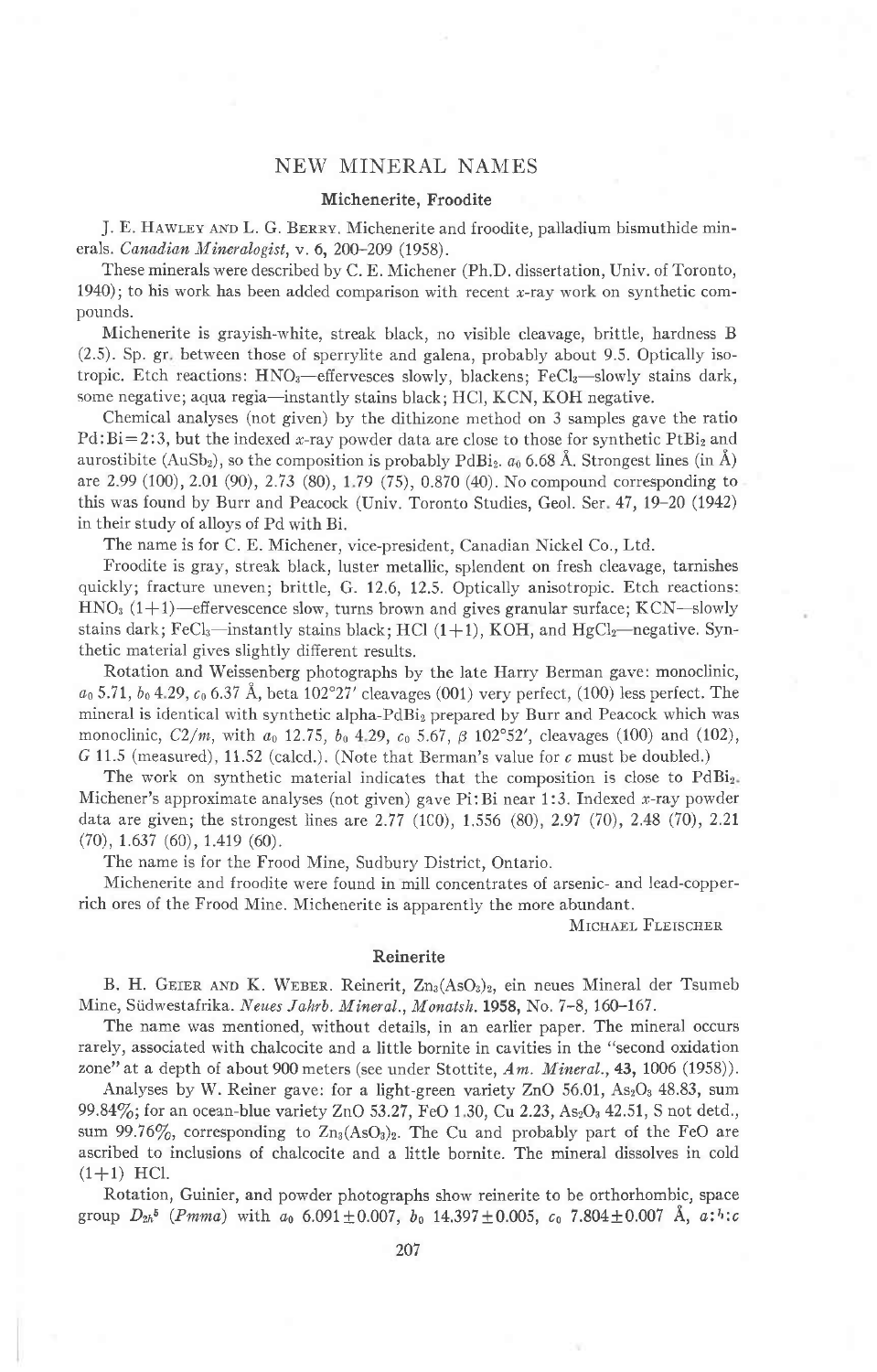$=0.4231:1:0.5421, Z=4.$  Indexed x-ray powder data are given (81 lines); the strongest lines are 3.995 (vs)(121), 2.644 (s)(042), 1.440-1.436 (s)(-), 3.203 (s)(112), 3.432 (ms)(022), and 3.397 (ms)(131). The x-ray pattern is identical with that of synthetic  $Zn_3(AsO<sub>3</sub>)<sub>2</sub>$ , but is very different from that of armangite,  $Mn_3(AsO_3)O_2$ .

Reinerite occurs in rough crystals up to  $4.7 \times 2$  cm. with the faces (010), 110), and (001) dominant, and (012) present. Cleavages (110) good, also (011) and (111). The color is ocean-blue to light yellow-green, luster vitreous to adamantine on fracture surfaces. Hardness  $5-5\frac{1}{2}$ , G. (pycnometer)  $4.27<sub>0</sub>$  (calcd, from x-ray)  $4.27<sub>8</sub>$ . Optically biaxial, neg., with *ns* (Na),  $\alpha$ 1.74<sub>9</sub>,  $\beta$  1.79<sub>0</sub>,  $\gamma$  1.82<sub>1</sub>.

The name is for Willy Reiner, senior chemist of the Tsumeb Corp., Ltd. Not to be confused with the sulfosalt renierite, which also occurs at Tsumeb. To be grouped with the arsenites, Dana Class 45, but apparently not isostructural with any known arsenite.

M. F.

## Arsenuranylite

L. N. BELOVA. Arsenuranylite, the arsenic analogue of phosphuranylite, Zapiski Vses. Mineralog. Obshch., 87, 589-602 (1958) (in Russian).

Analysis by L. E. Novorosova and V. L. Litenkova gave  $UO_3$  68.64, CaO 3.48, As<sub>2</sub>O<sub>5</sub> 16.68, H<sub>2</sub>O 9.12, sum 97.95%, corresponding to CaO 3.89UO<sub>3</sub> 1.17As<sub>2</sub>O<sub>5</sub> 8.1H<sub>2</sub>O or  $Ca(UO<sub>2</sub>)<sub>4</sub>(AsO<sub>4</sub>)<sub>2</sub>(OH)<sub>4</sub>·6H<sub>2</sub>O$ , analogous to the formula of phosphuranylite, but with more water.

The mineral occurs in lichen-like deposits, color more orange than that of phosphuranylite. Under the microscope appears as extremely fine yellow scales. Pleochroism not evident, ns  $\alpha'$  1.737,  $\gamma'$  1.766. G not given.

An x-ray powder pattern by N. I. Organov is given, with partial indexing by analogy to phosphuranylite. The strongest lines are 7.72 (10)(200), 3.85 (10)(400), 8.41 (8)(-), 3.13 (8)(204), 3.42 (7)(004, 402), 1.778 (7)(-), 1.729 (7)(-), 1.612 (7)(-), 1.512 (7)(-), 2.57 (6)(-), 1.883 (6)(-). From these, the unit cell is calculated to be  $a_0$  15.40,  $b_0$  17.40,  $c_0$  13.768 Å.

The mineral occurs in the oxidation zone of a deposit containing arsenic-bearing sulfides (no locality is given, as usual), associated with metazeunerite, uranospinite, and novacekite, which it replaces; it is replaced by schoepite and paraschoepite.

The name is for the composition and the relation to phosphuranylite.

M. F.

#### Zinalsite

F. V. CHUKHROV. Zinc clays from the Akdzhal deposits in Kazakhstan. Kora Vyvetrivaniya (The crust of weathering), 2, 107-123 (1956), from an abstract by E. M. Bonshtedt-Kupletskaya in Zapiski Vses. Mineral. Obshch., 87, 487-488 (1958).

Analysis by V. A. Moleva gave  $SiO_2$  26.60, TiO<sub>2</sub> 0.36, Al<sub>2</sub>O<sub>3</sub> 14.60, Fe<sub>2</sub>O<sub>3</sub> 1.34, ZnO 36.00, CuO 2.00, NiO 0.04, CoO 0.03, MgO 1.57, MnO 0.02, CaO 1.32, BaO 1.06, KzO 0.20, P<sub>2</sub>O<sub>5</sub> 0.50, SO<sub>3</sub> 1.02, H<sub>2</sub>O<sup>-</sup>2.70, H<sub>2</sub>O<sup>+</sup>10.60, sum 99.96%, corresponding toZn<sub>7</sub>Al<sub>4</sub>(SiO<sub>4</sub>)<sub>6</sub>  $\cdot$  (OH)<sub>2</sub> $\cdot$  9N<sub>2</sub>O. Dissolves in 10% HCl or 30% NaOH. The absorption curve with methylene blue is not affected by the addition of KCI (difference from montmorillonite).

The mineral occurs in cryptocrystalline dense aggregates, resembling halloysite, in the zone of oxidation of the Akdzhal and Achisai deposits, Kazakhstan, associated with hydromicas and with other Zn clays; also noted from Sterling Hill, N. J. Color white, rose, to reddish-brown. Does not give a plastic mass with water. G 3.007, hardness  $2\frac{1}{2}-3$ . Under the microscope appears as very fine anisotropic grains, biaxial, negative, mean  $n$  1.56-1.58. Electron microscope photographs show irregular forms.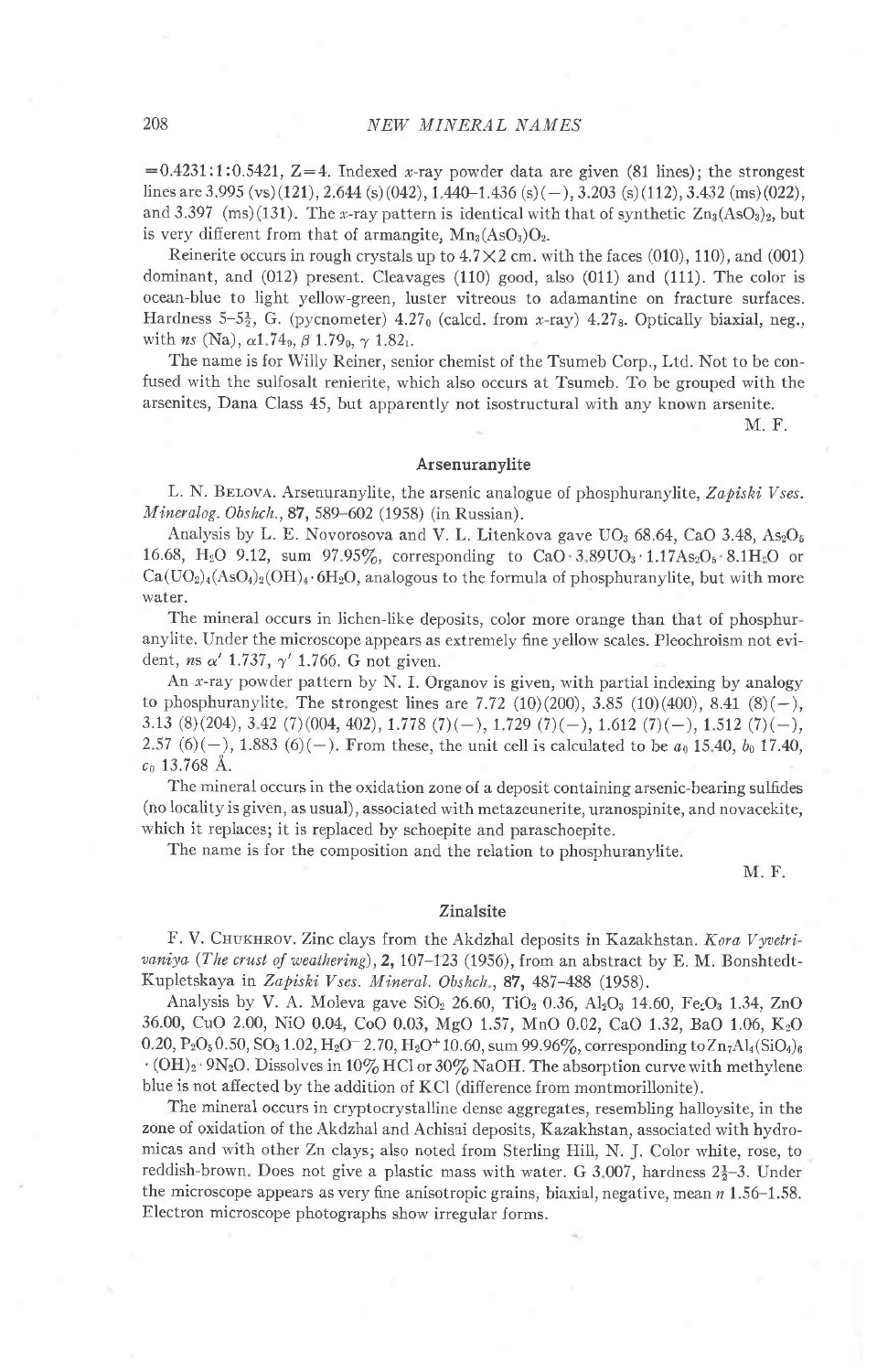The x-ray pattern has strong lines at  $10.46$  and  $7.30$ , other lines at  $4.55$ ,  $3.58$ ,  $2.71$ 2.425, and 1.559.

The name is for the composition: Zn, A1, Si.

### Polynite

E. A. YARILOVA AND E. I. PARFENOVA. New formation of clay minerals in soils. Pochvoved. 1957, No. 9, 37-48; from an abstract by E. M. Bonshtedt-Kupletskaya in Zapiski Vses. Mineral. Obshch., 87, 488-489 (1958).

The name is given to a clay mineral of variable composition; 11 samples, separated from the illuvial horizons of different soils, contained:  $SiO<sub>2</sub> 54.83-50.90$ ,  $P<sub>2</sub>O<sub>5</sub> 0.17-0.01$ , Al<sub>2</sub>O<sub>3</sub> 31.51-24.14, Fe<sub>2</sub>O<sub>3</sub> 15.74-9.24, CaO 2.52-0.98, MgO 3.74-2.29, K<sub>2</sub>O 3.99-1.40, Na<sub>2</sub>O 0.33-0.15; the ratio  $SiO<sub>2</sub>:Al<sub>2</sub>O<sub>3</sub> 2.51-3.81$ . The DTA curve shows endothermal breaks at  $95-120^\circ$ , at  $250-350^\circ$ , a very weak one at  $835^\circ$ , and an exothermal break at  $915-930^\circ$ . The adsorptive capacity ranges from 45 to 65 meq /100 g.

The mineral has collomorphic texture. Color yellowish. Variable ns; alpha 1.555-1.562 (and up to 1.5 with higher Fe), gamma  $1.570-1.585$ . Pleochroism distinct, X straw-yellow, Z greenish-brown. Under the electron microscope consists of flake-like aggregates; the particles have irregular outlines. Distinguished from kaolinite and montmorillonite by the  $x$ -ray lines at 7 and 14 kX. The innermost lines are characteristically broad and very intense, varying in the range 13.47-12 51 kX in inner diameter, and 1067-9.85 kX in outer; the variation is not the result of the treatment of the mineral

The name is for B. B. Polynov, "investigator of the process of clay formation in soils." Drscussrom -As the abstractor points out, this may be a mixture and the name is not warranted.

M. F. Kremenchugite

М. М. DOBROKHOTOV. A new variety of chlorite from iron-bearing quartzites of the Galeshchin deposits of the Kremenchug region. Mineralog. Sbornik, Lvov Geol. Obshch. No. 11, 295-302 (1957), from an abstract by E. M. Bonshtedt-Kupletskaya in Zapiski Vses. Mineral. Obshch.,87, 488 (1958).

Analysis, after deducting quartz and siderite, gave  $SiO<sub>2</sub> 27.47$ ,  $TiO<sub>2</sub> 0.34$ ,  $Al<sub>2</sub>O<sub>3</sub> 6.19$ , Fe<sub>2</sub>O<sub>3</sub> 16.44, FeO 30.43, MnO 0.28, MgO 6.32, CaO 1.76, K<sub>2</sub>O+Na<sub>2</sub>O 1.15, H<sub>2</sub>O<sup>+</sup> 9.62, total 100.00%. Easily decomposed by dilute HCl with separation of gelatinous silica. Color dark green, G. 3.27,  $b_0$  9.41,  $c_0$  sin  $\beta$  14.2 kX. The x-ray diagram and DTA curve are stated to correspond to those of the iron-rich chlorites (thuringite, chamosite, cronstedtite, etc.), the mineral is distinguished from these by its high refraction.  $n_s$ , alpha 1.697, gamma 1.703, strongly pleochroic, X clear reddish-brown, Z dense dark green, absorption  $Z = Y > X$ . Occurs in fine scales, associated with quartz, magnetite, and siderite in quartzites of the Kremenchug region, Ukraine.

The name is for the locaiity.

DISCUSSION.-An unnecessary name.

#### Dzhulukulite

N. N. SHISHKIN. Dzhulukulite-a new cobalt mineral. Doklady Akad Nauk S.S.S.R., 121,724-726 (1958) (in Russian).

The mineral occurs in cobalt ore in quartz-ankerite veins associated with tennantite, chalcopyrite, glaucodot, pyrite, and bornite, 10 km. N.E. of Lake Dzhulu-Kul, Tuva Autonomous Region. Analysis by H. M. Mikhailova gave Co 26 00, Ni 7.72, Fe 0.55, Cu

209

M. F.

M. F.